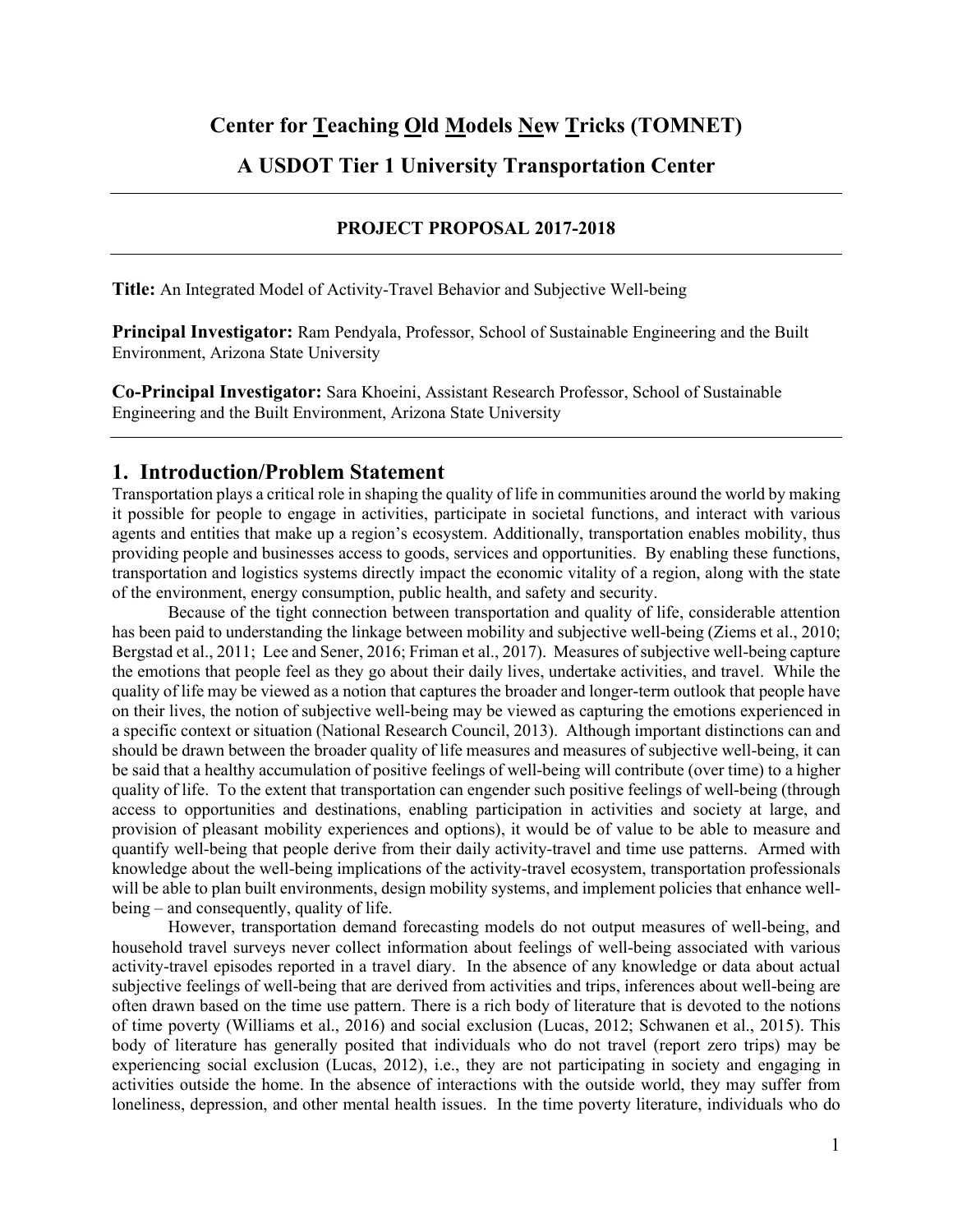not engage in leisure time activities for a duration that exceeds a certain threshold are considered to be "time poor" (Williams et al., 2016). The time poverty criterion is often pegged to the median (or some fraction of the median) leisure activity time depicted by the population under consideration. Those who experience time poverty are assumed to have lower well-being and overall quality of life.

While a time-based definition of well-being (and quality of life) certainly has merit, there remains some uncertainty as to the extent to which time use based measures truly represent the feelings of wellbeing experienced by individuals. Some may find staying at home to be pleasurable (especially if the inhome activities are of a discretionary and social nature), while others may find work very rewarding and satisfying (even though they spend little to no time on discretionary leisure activities). In other words, there is a need to develop a measure of well-being that can be computed based on standard outputs of an activitybased transportation demand forecasting model. Activity-based travel models, which simulate activitytravel patterns at the level of the individual agent, are increasingly being adopted in metropolitan areas for transportation planning and forecasting purposes. These models are able to provide rich information about individual activity-travel patterns under a wide range of conditions, essentially providing an output that mimics data collected in a travel diary survey. For each and every individual in a representative synthetic population of agents, the activity-based model furnishes activity-travel records at fine-grained spatial and temporal resolution. It would be of considerable value if the activity-travel and time use measures implied by an individual's pattern can be translated into a measure of well-being, thus enabling planners to assess the well-being implications of the transportation system and alternative actions.

This project proposes estimating an integrated model of activity-travel behavior and subjective well-being that can essentially serve as a well-being scoring tool for activity-travel patterns. The model, when interfaced with an activity-based travel demand model that outputs activity-travel records at the level of the individual agent, can be used to compute well-being scores that are based on the predicted activitytravel and time use patterns. A couple of challenges need to be addressed, however, in the development of such a model, and this project proposes the application of a data fusion approach to help overcome the challenges. The first challenge is that travel surveys do not contain any information about subjective wellbeing, and hence the calibration of a model of well-being is difficult in the absence of data. To overcome this issue, well-being data from 2010, 2012, and 2013 editions of the American Time Use Survey (ATUS) data collected in the United States will be used to estimate well-being scores as a function of activity engagement and time use allocation patterns. The second challenge is that activity-based travel models (and the surveys upon which they are estimated and calibrated) provide no information about in-home activity engagement patterns. However, activity engagement inside the home is likely to contribute substantially to feelings of well-being (or lack thereof). Hence, in-home time use allocation patterns need to be estimated so that appropriate well-being measures (that account for both in-home and out-of-home activity engagement and time use) can be developed and computed. To overcome this challenge, a multiple discrete-continuous extreme value (MDCEV) model of in-home activity participation and time use allocations will be estimated on the American Time Use Survey (ATUS) data. This model can be applied to the output of the activity-travel record by any activity-based travel model to infer in-home activity engagement and time use patterns for each agent in the synthetic population. This information can, in turn, be used to compute a holistic well-being score that accounts for the entire slate of activities pursued by an individual inside and outside the home. The project will demonstrate the efficacy of the model by presenting an application of the model to a small sample of 2017 National Household Travel Survey (NHTS) records (which represent the output of an activity-based travel model for purposes of the demonstration).

The remainder of this report is organized as follows. The project objective is presented in the next section. The third section presents the modeling methodology and conceptual framework with data. The fourth section offers a description of the work plan. The fifth section presents the project schedule, while the sixth section presents the relevance to the center theme. Anticipated outcomes are offered in the seventh section following by research team, technology transfer plan, workforce development, and outreach plan.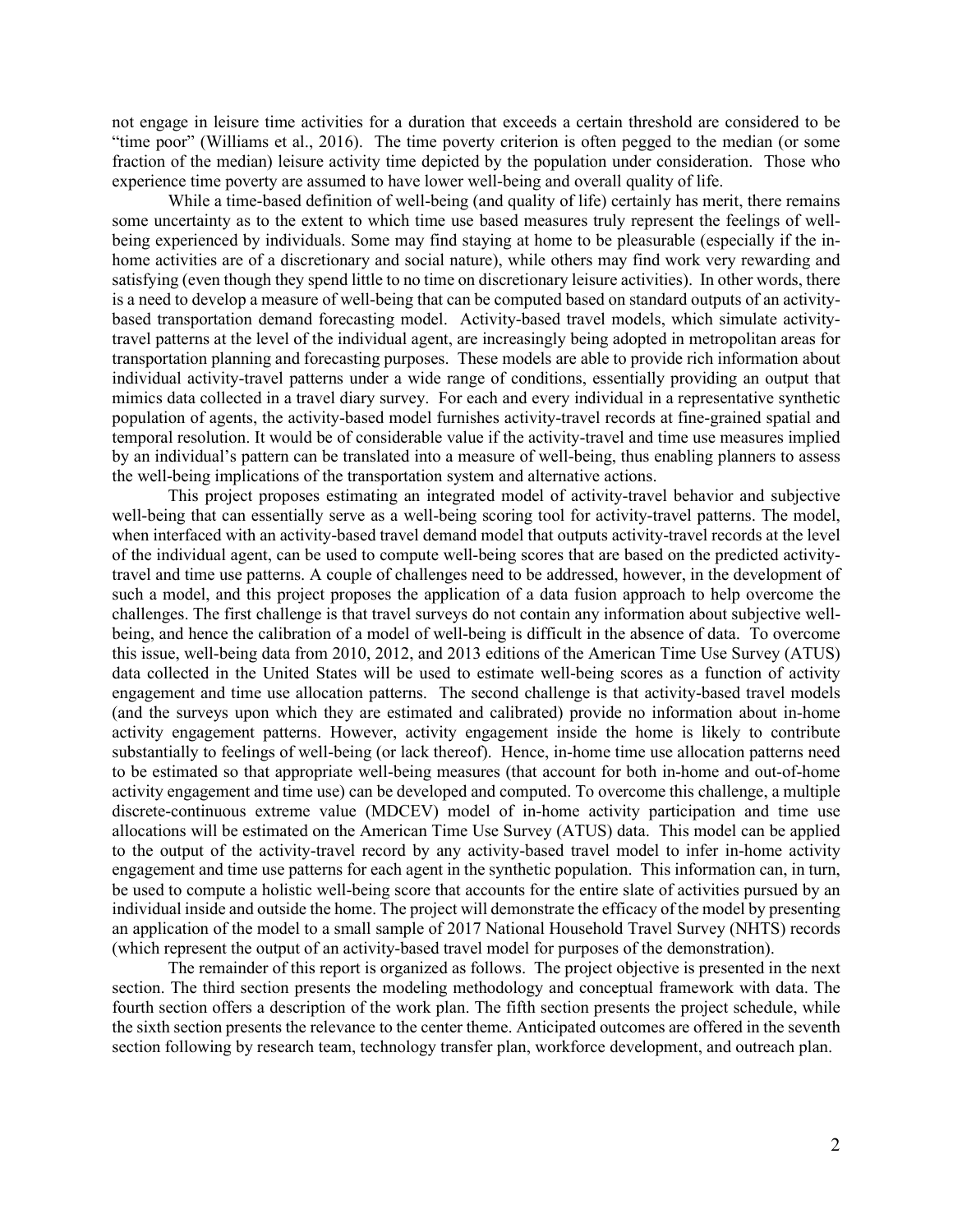## **2. Project Objectives**

The notion that people's activity-travel patterns influence well-being and overall quality of life is well recognized. Nonetheless, activity-travel demand model outputs do not provide explicit measures of wellbeing that can be used to assess the impacts of alternative policies, investments, and technologies. Since activity-travel demand models lack information about in-home activity time allocation, it is virtually impossible to derive measures of well-being that account for in-home activity engagement. This study proposes developing a modeling framework for well-being score estimation that overcomes these challenges and serves as a tool to assess the quality of life implications of activity-travel patterns for diverse groups of the population.

# **3. Proposed Methodology and Data**

This section presents the conceptual framework for the personal well-being score estimation and analysis tool proposed in this project. Figure 1 presents the framework with a view to identifying the components and steps that are involved in developing a well-being score for each individual in a synthetic population of agents. The fundamental premise underlying the conceptual framework is that well-being is determined by how people feel spending time traveling and engaging in different types of activities inside and outside the home.

 Any output of an activity-based model includes information about out-of-home activities and travel episodes but includes no information about specific activities pursued inside the home. These activities do, however, contribute to well-being of an individual. Therefore, to compute a person well-being score, it is necessary to post-process the output of an activity-based model so that the time allocated to various activities inside the home can be determined. Once a full-fledged daily activity profile (in-home and outof-home) is constructed for an individual, then a person-day level well-being score can be computed.

 The process starts with the estimation of a multiple discrete continuous extreme value (MDCEV) model of in-home time allocation to various activity purposes. The MDCEV model (Bhat, 2008) essentially allocates a budget of resources (in this case, time at home) to various goods that are consumed (in this case, activities inside the home). The budget of resources is the total time spent at home. This can be easily computed from the output of an activity-based model for each synthetic agent by simply subtracting total out-of-home activity time and travel time from 1440 minutes. The MDCEV model of in-home activity participation and time allocation can be applied to the output of an activity-based travel model to construct the full daily activity and time use profile for each individual in the synthetic population.

The 2010, 2012, and 2013 editions of the American Time Use Survey (ATUS) data included a wellbeing module. All survey respondents were asked to rate three randomly identified activities that they reported in their time use diary on six emotional measures – happiness, meaningfulness, sadness, painfulness, stress, and tiredness. The respondents rated each emotion on a scale of 0 through 6, with higher scores indicating a greater intensity of the emotion. While happiness and meaningfulness can be characterized as positive emotions, the other four constitute negative emotions. In order to consolidate these emotions into positive and negative scores, a factor analysis will be conducted to identify two subjective well-being scores for each activity episode. The two positive emotions will be combined into a positive well-being score while the four negative emotions will be combined into a negative well-being score. The factor analysis essentially yields latent constructs that serve as indicators of positive and negative emotions; the factor scores (positive and negative) constitute linear combinations of the numeric ratings assigned by individuals to the various individual emotions. In order to obtain a "net" emotional score for each activity episode, the difference between the two scores (positive score – negative score) may be computed. This difference is termed the Activity Well-being Composite Score (AWCS).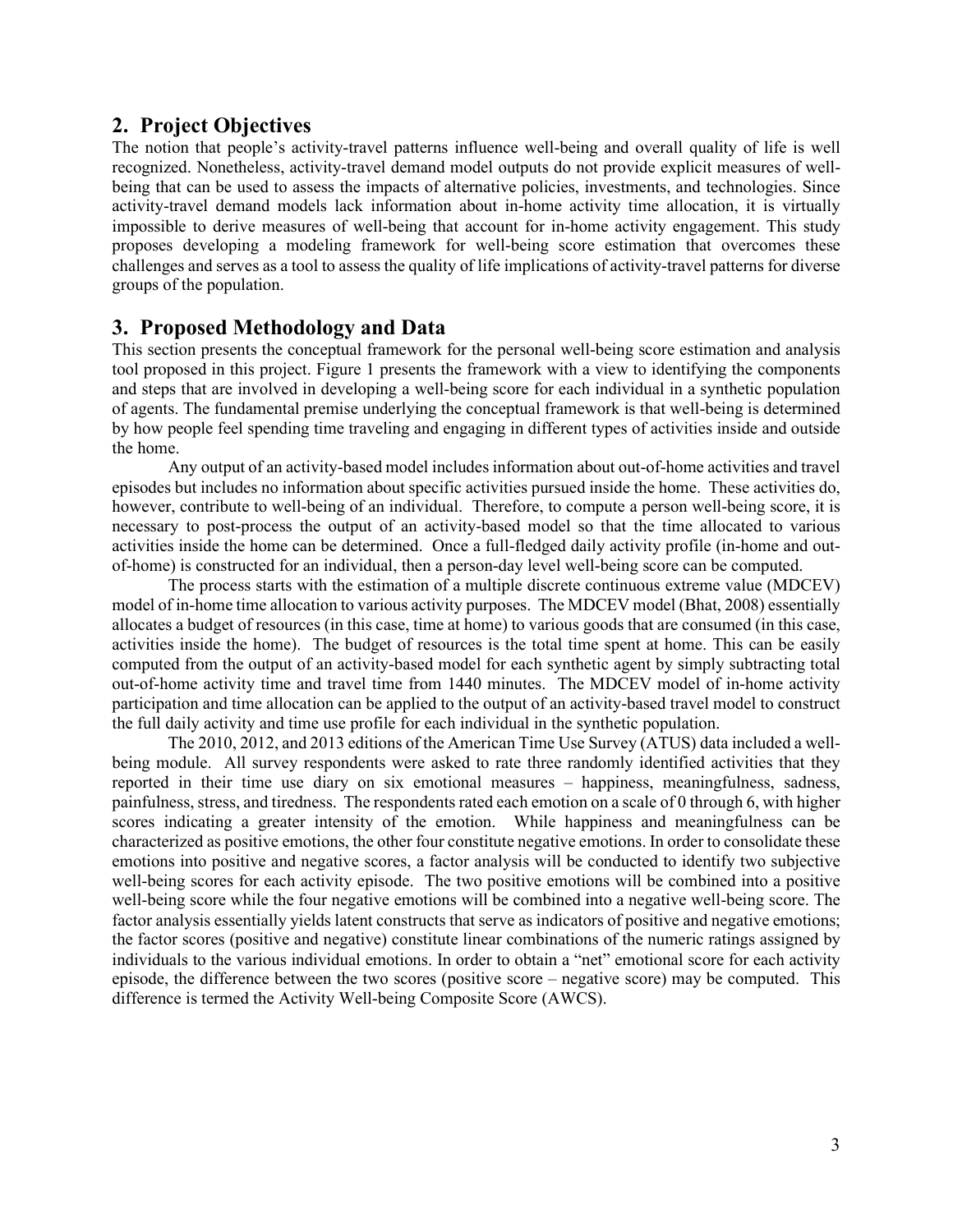

FIGURE 1 Summary of the Study Approach to Compute Daily Well-being Composite Score

Next, a set of linear regression equations of AWCS will be estimated for three activity episode types, namely, out-of-home activities, in-home activities, and travel. The regression equations include a number of socio-economic and demographic variables as well as activity episode attributes as explanatory variables. The AWCS served as the dependent variable in each regression equation. The regression equations can be applied to all of the activities and travel episodes that constitute an individual's daily activity engagement profile. In this way, an AWCS can be computed and attached to every activity undertaken by an individual in a synthetic population. In the end, the model system is intended to provide a single day-level Person Well-being Composite Score (PWCS) for each individual agent in the synthetic population of an activity-based travel demand model. The PWCS will be computed as a simple summation of all AWCS scores associated with various activities in the day. The summation operation implies that the scores associated with various activities are additive and that well-being is derived from an accumulation of emotions experienced over the course of pursuing various activities and travel episodes in a day.

The right-hand side of Figure 1 depicts how the model system may be applied to activity-travel records (such as those obtained as output from an activity-based travel demand model) to compute PWCS for synthetic agents. The efficacy of the model will be demonstrated in this paper by applying it to a random sample of records from the 2017 National Household Travel Survey (NHTS) data set (the activity-travel records in the NHTS data set are very similar to a typical activity-travel model output).

# **4. Work Plan (Project Tasks)**

#### **Task 1: Literature Review, and Data Assembly**

During this task, a comprehensive review of the literature at the intersection of travel and wellbeing will be conducted. Furthermore, all the datasets from ATUS and NHTS which are needed to be analyzed will be assembled with the right sample size and list of variables in SPSS.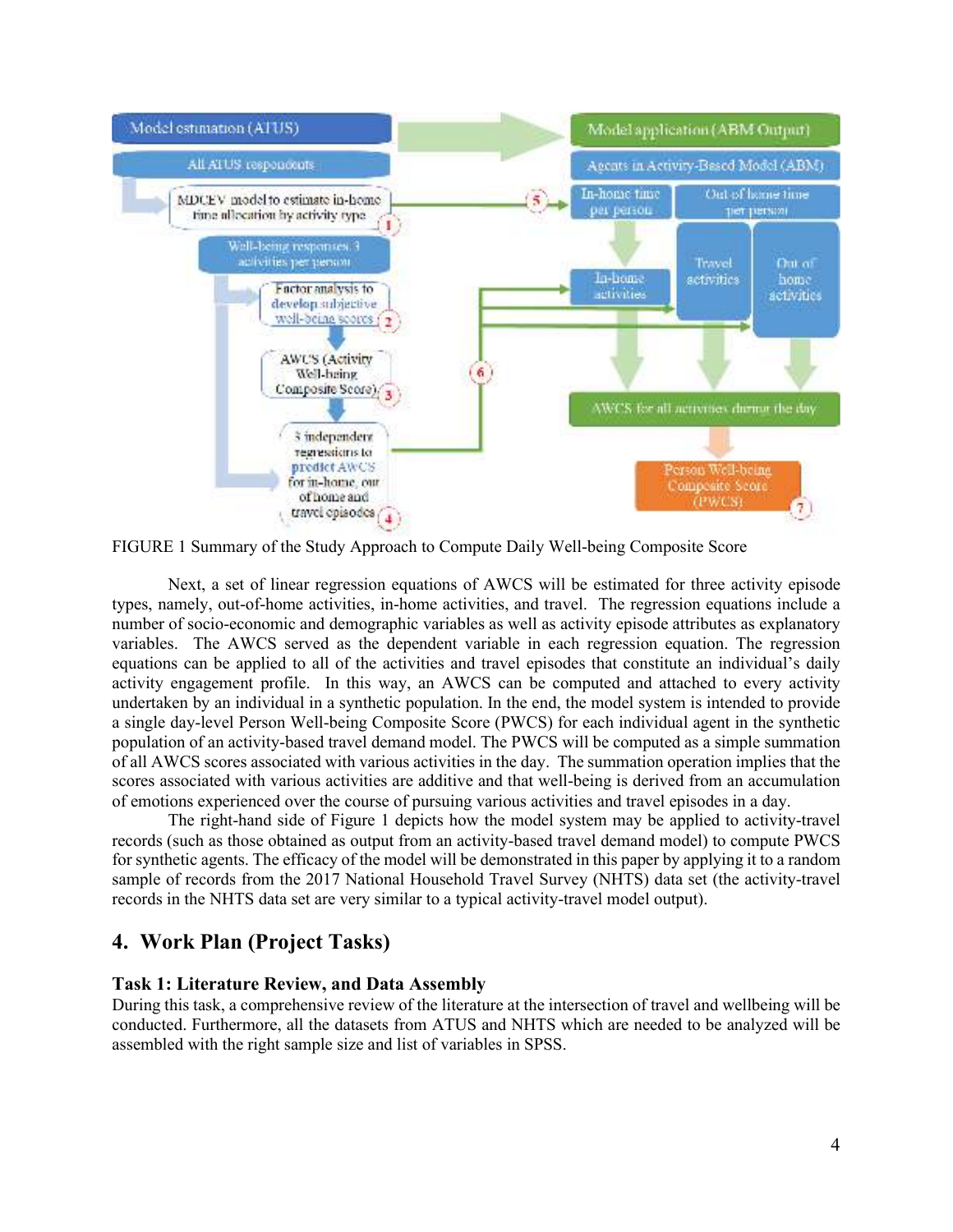## **Task 2: Factor Analysis and Regression Estimation for Activity Wellbeing Score**

The factor analysis on the positive and negative emotions reported in the wellbeing module of ATUS dataset will be conducted to estimate activity wellbeing scores for each activity. Once, each activity is assigned with a wellbeing score, regression models will be estimated to relate activity attributes and socioeconomic characteristics to activity wellbeing score for in-home, out-of-home, and travel activities separately.

#### **Task 3: MDCEV Model Estimation for In-home Time Use**

Using a random sample of ATUS data, the MDCEV model will be estimated for in-home time use activity participation to allocate in-home time to different activities conducted at home.

#### **Task 4: Model Application for Personal Wellbeing Score Estimation**

This step first utilizes the MDCEV estimated in the previous step to assign the time individuals (in NHTS model application sample) spend at home to different activities. Once each individual has a list of activities and travel episodes throughout the 24-hour, the regression models estimated in the previous steps will be applied to calculate wellbeing scores for all the activities for each person. Lastly, the activities wellbeing scores will be added to estimate a personal wellbeing score.

#### **Task 5: Analyzing the Personal Wellbeing Score in relation to Socioeconomic Attributes**

Using descriptive analysis and illustration explores the personal wellbeing score across various socioeconomic groups of the population to find out people with significant low and significant high scores and discuss potential reasons and how policy and decisionmaking can improve wellbeing scores for various groups of the population.

#### **Task 6: Project Deliverables**

The project deliverables including the research report and a research paper will be prepared in this step. Building an actual tool that practitioners can easily apply to estimate the wellbeing score is planned for the next phase of this project.

# **5. Project Schedule**

Table 1 illustrates a table of timeline for all the tasks explained in the previous section.



TABLE 1 Project Schedule

# **6. Relevance to the Center Theme/Mission**

Transportation and well-being are inextricably connected with one another due to the activities and experiences that mobility enables. Transportation planners and policymakers strive to implement policies and direct investments in ways that would enable mobility for all, enhance access to destinations and opportunities for all, and increase quality of life. Despite the widespread recognition of the connection between well-being and activity-travel patterns, little progress has been made in translating measures of activity-travel behavior into measures of well-being. As a result, the time use patterns themselves are often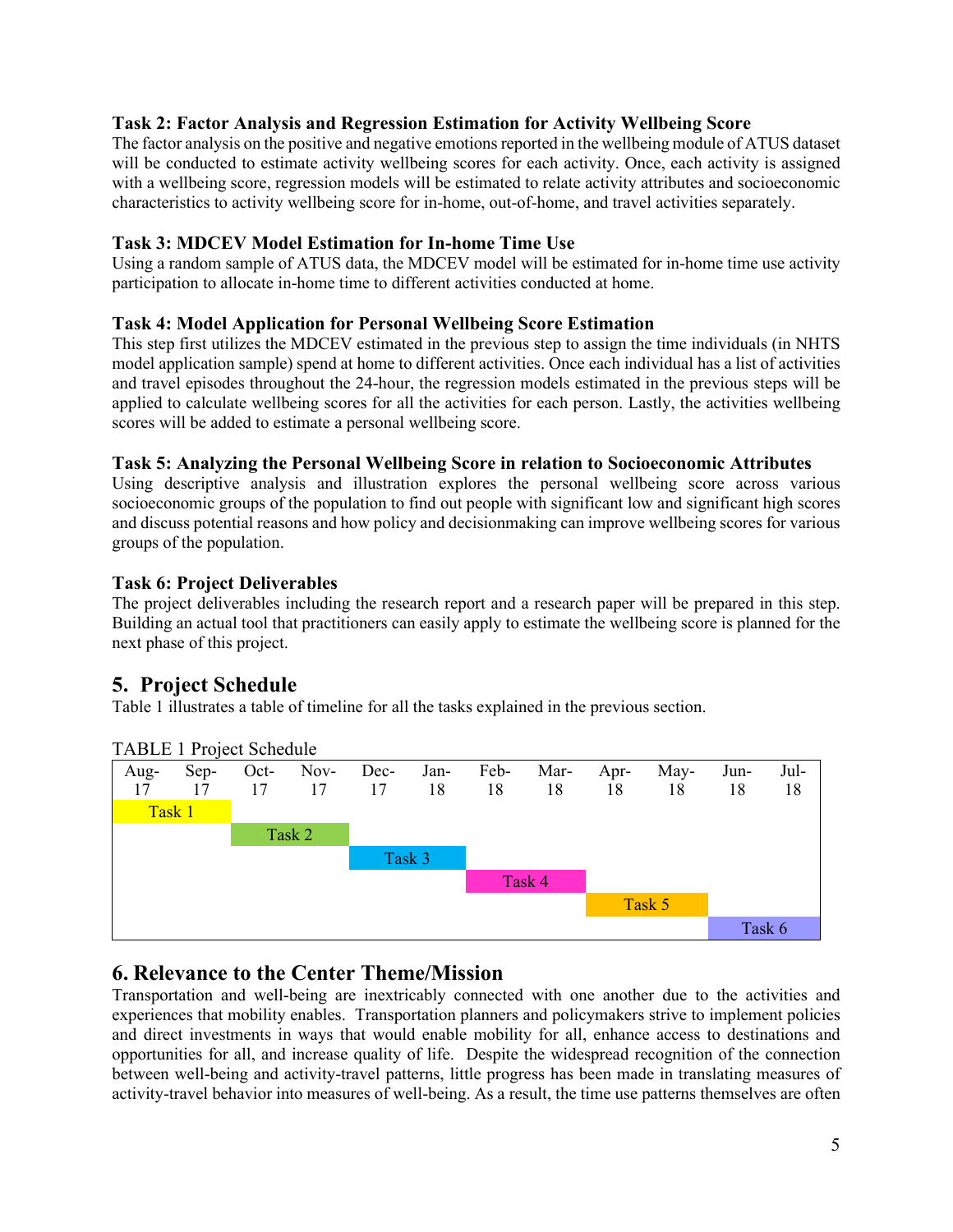viewed as indicators of well-being and quality of life. Those who do not travel are viewed as experiencing isolation and social exclusion; those who do not engage in discretionary activities are viewed as experiencing time poverty. While these notions are useful, the lack of a model that explicitly delivers measures of well-being as a function of socio-economic attributes, built environment attributes, and activity-travel pattern attributes renders it challenging to truly assess the quality of life (well-being) impacts of alternative investments, technologies, and policies. By considering wellbeing implications of transport policies and decisions, this project builds upon the mission of TOMNET to improve travel demand models and guide them toward wellbeing considerations.

#### **7. Anticipated Outcomes and Deliverables**

The proposed project will result in the development of a rich modeling framework on the interaction of activity time-use patterns and subjective wellbeing. The project will also result in the delivery of harmonized models that can estimate in-home time use activity pattern as a function of socioeconomic attributes. The project will also result in the publication of a final report and the preparation of presentations that document the entire study. It is anticipated that the modeling framework developed in this research effort can be used by any jurisdiction in the country interested in incorporating wellbeing measures in their travel demand model practices.

In a follow-up step, TOMNET researchers will develope the Wellbeing Estimator for Activities and Travel (WBEAT) using the modeling framework developed in this project. This special model is intended to serve as an add-on module for any activity-based travel demand model system. The methodology embedded in the module calculates a wellbeing index for each person in the simulation based on the activities (predicted to be) undertaken by that individual (including "travel" episodes) over the course of a day. Given the critical role that transportation plays in shaping wellbeing of communities, this tool will prove valuable in assessing and comparing the potential impacts of alternative transportation investments, policies, and mobility options on societal wellbeing. It is expected that WBEAT will be developed in consecutive years after the first year of the project that this proposal is intended for.

# **8. Research Team and Management Plan**

The research team is led by Dr. Ram Pendyala, who will serve as the Principal Investigator for the project at ASU. Sara Khoeini will serve as the co-principal investigator for the project and will be in charge of working with graduate students to accomplish the analytical work of the project. The project will support one highly qualified Ph.D. student completely, and a few graduate research assistants (who will assist with different data assembly and model estimation practices) partially.

Ram M. Pendyala is a Professor of Transportation Systems in the School of Sustainable Engineering and the Built Environment at Arizona State University. He serves as the Director of TOMNET. Pendyala is an expert in activity-travel behavior modeling and has led the development of a number of large scale behaviorally robust microsimulation model systems. He has published extensively in the literature and serves as the Chair of the Transportation Research Board's Planning and Environment Group (2015-2018). He previously served as Chair of the Travel Analysis Methods Section (2009-2015) as well as the Traveler Behavior and Values Committee (2003-2009). He has also served as the Chair of the International Association for Travel Behaviour Research (IATBR). He is currently an Associate Editor for Transportation Research Part D. He has his Ph.D. and MS degrees in Civil and Environmental Engineering with a specialization in transportation from the University of California at Davis, and his Bachelor's degree in Civil Engineering from the Indian Institute of Technology-Madras in India.

Sara Khoeini is an Assistant Research Professor of Transportation Systems in the School of Sustainable Engineering and the Built Environment at Arizona State University. She is the Assistant Director of TOMNET. Sara has extensive experience in the study of traveler behavior and attitudes, particularly in the context of managed lane operations. She has deep expertise in statistical analysis of transportation data and travel behavior modeling. She has conducted special-purpose surveys to collect information about changes in travel behavior in response to changes in transportation system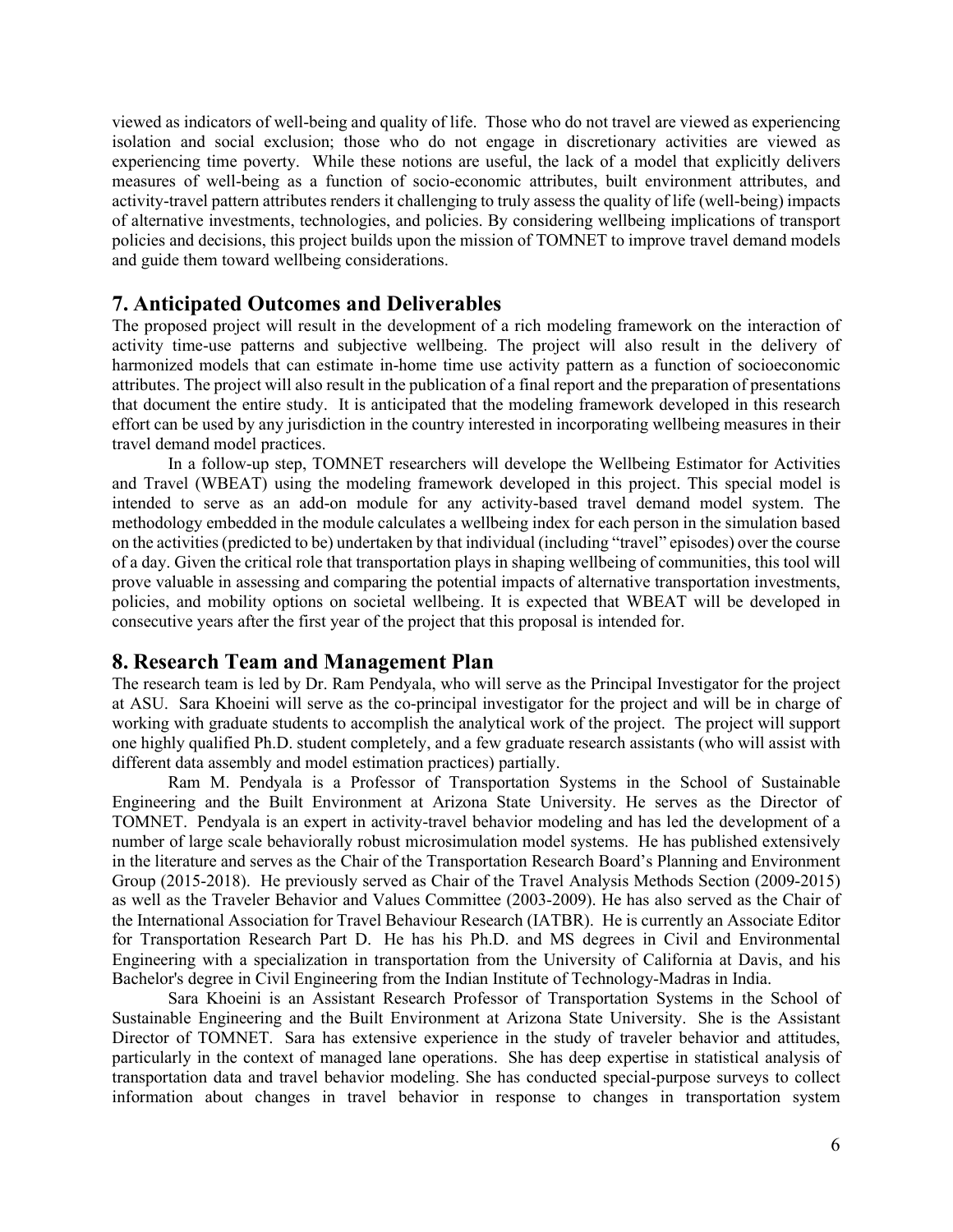conditions. She has published her work in a variety of journals and has been active in several professional organizations. Sara has her Ph.D. from the Georgia Institute of Technology, MS from Clemson University, and her undergraduate degree from K.N.T. The University of Technology in Iran.

Sara Khoeini will be the primary point of contact for all aspects related to this research and will manage all aspects of the project. She will work closely with graduate students to accomplish the project tasks. Ram Pendyala will assist with various project tasks and provide significant input on the analytical and modeling work of the project.

#### **9. Technology Transfer Plan**

The project team believes in executing an effective technology transfer plan by disseminating project information and results widely to the professional community. During the one-year duration of this particular project, each milestone will be disseminated using one of the TOMNET communication mechanisms (e.g., website, webinar, seminar, teleconference). Project team members will prepare articles for publication in refereed journals and conference proceedings. Project team members will participate in conferences and deliver presentations about this work and the outcomes of the effort. The project will also result in the preparation of Wellbeing Estimator for Activities and Travel (WBEAT) which is a modeling tool that can be shared with the broader professional community so that other jurisdictions can mimic the study without any difficulty. The project team will conduct webinars and seminars and post all interim reports and technical memoranda online at the TOMNET website.

#### **10.Workforce Development and Outreach Plan**

The project incorporates a strong workforce development and outreach plan. The project will employ a fulltime Ph.D. graduate student as a graduate research associate. The doctoral student will be involved in all aspects of the project including literature review, data assembly, and model estimation and application. At ASU, project team members will engage with the National Summer Transportation Institute, a three-week residential summer program for high school students that aims to expose them to transportation-related careers. Finally, the project will also welcome high school students who may be interested in serving as volunteer researchers under the TOMNET Scholar Initiative. Findings from the project will be integrated into graduate-level courses taught at various institutions in the consortium so that the research and workforce development activities of the center are seamlessly blended together.

#### **11. References**

- Bergstad, C.J., Gamble, A., Gärling, T., Hagman, O., Polk, M., Ettema, D., Friman, M., & Olsson, L.E. (2011). Subjective wellbeing related to satisfaction with daily travel. *Transportation*, *38*(1), 1-15.
- Bhat, C.R. (2008). The multiple discrete-continuous extreme value (mdcev) model: role of utility function parameters, identification considerations, and model extensions. *Transportation Research Part B, 42*(3), 274–303.
- Friman, M., Gärling, T., Ettema, D., & Olsson, L.E. (2017). How does travel affect emotional wellbeing and life satisfaction? *Transportation Research Part A*, *106*, 170-180.
- Lee, R.J., & Sener, I.N. (2016). Transportation planning and quality of life: Where do they intersect? *Transport Policy*, *48*, 146-155.
- Lucas, K. (2012). Transport and social exclusion: Where are we now? *Transport Policy*, *20*, 105-113.
- National Research Council. Subjective Wellbeing: Measuring Happiness, Suffering, and Other Dimensions of Experience. *The National Academies Press*, 2013.
- Schwanen, T., Lucas, K., Akyelken, N., Solsona, D.C., Carrasco, J-A., & Neutens, T. (2015). Rethinking the links between social exclusion and transport disadvantage through the lens of social capital*. Transportation Research Part A*, 74, 123-135.
- Williams, J.R., Masuda, Y.J., & H. Tallis, H. (2016) A measure whose time has come: Formalizing time poverty. *Social Indicators Research*, *128*(1), 265–283.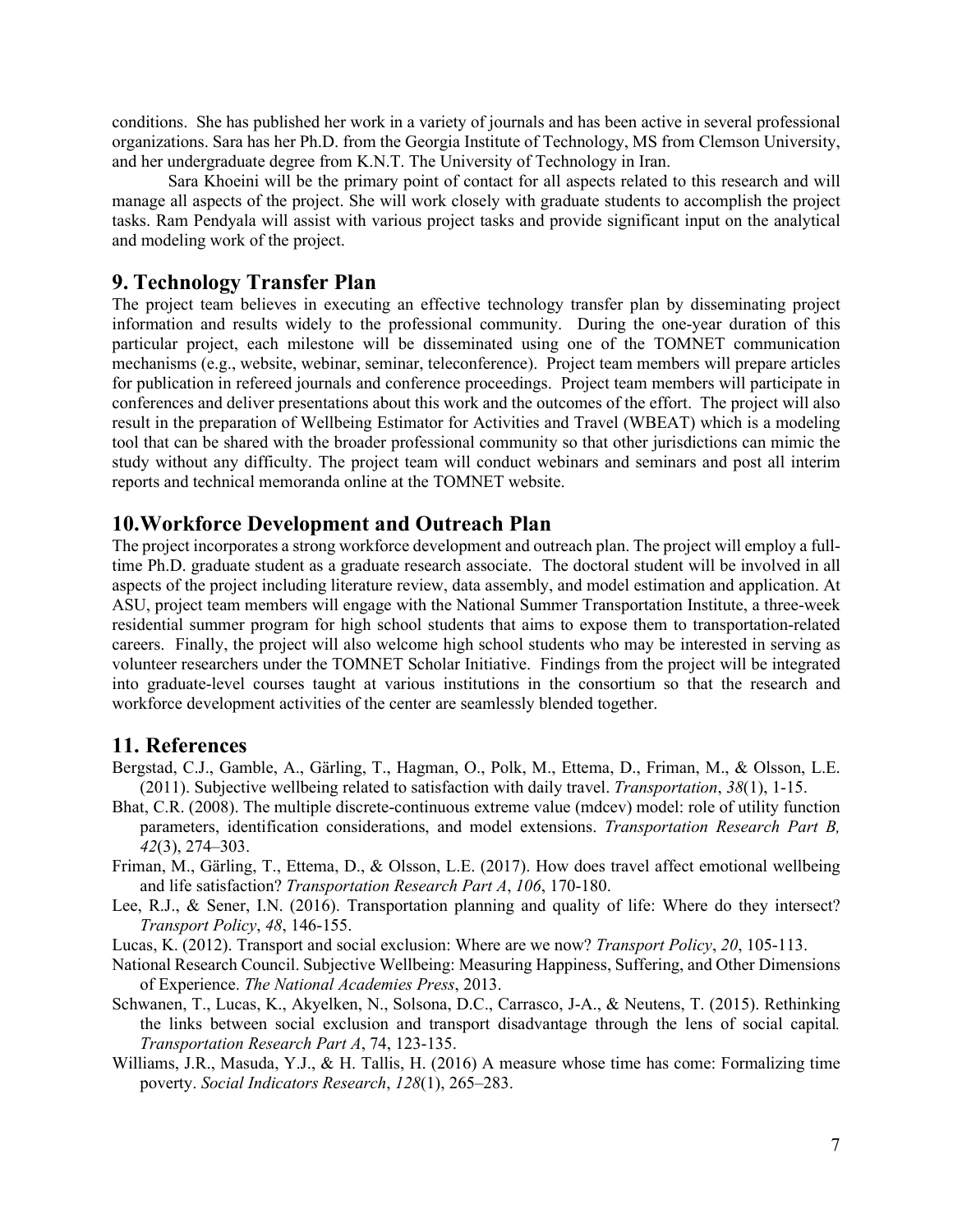Ziems, S.E., Konduri, K.C., Sana, B. & Pendyala, R.M. (2010). Exploration of time use utility derived by older individuals from daily activity-travel patterns. *Transportation Research Record*, *Journal of the Transportation Research Board*, *2156*, 111-119.

# **12. Qualifications of Investigators**

### **RAM M. PENDYALA**

**Professor**, Sustainable Engineering and the Built Environment Arizona State University (ASU), Tempe, AZ 85287-3005 Email: pendyala@asu.edu

#### **Education**

Ph.D., Civil Engineering (Transportation), University of California-Davis, December 1992. M.S., Civil Engineering (Transportation), University of California-Davis, June 1990. B.Tech., Civil Engineering, Indian Institute of Technology-Madras, June 1988

## **Employment and Professional Experience (last 25 years)**

Professor, Sustainable Engineering and the Built Environment, ASU, 2006-2014 & 2016-present.

Frederick R. Dickerson Chair Professor, School of Civil and Environmental Engineering, Georgia Institute of Technology, 2014-2016

Senior Sustainability Scientist - Global Institute of Sustainability, ASU, 2011-Present. Asst/Assoc/Professor, Civil & Environmental Engineering, Univ of South Florida, 1994-2006. Assistant Professor, Civil Engineering, University of Louisiana at Lafayette, 1992-1994.

# **Fields of Interest and Expertise**

(1) Multimodal transportation systems planning; (2) Activity-travel behavior analysis; (3) Transportation demand modeling and forecasting; (4) Mobility analytics and visualization; (5) Statistical and econometric analysis of transportation data; (6) Dynamic mobility management; (7) Travel survey methods and data collection;  $(8)$  Built environment – transportation – energy

# **5 Recent Relevant Publications (from over 200)**

- 1. Garikapati, V. M., Pendyala, R. M., Morris, E. A., Mokhtarian, P. L., and McDonald, N. (2016). Activity Patterns, Time Use, And Travel of Millennials: A Generation in Transition? *Transport Reviews*, 36(5), pp. 558-584.
- 2. Pinjari, A. R., Augustin, B., Sivaraman, V., Imani, A. F., Eluru, N., and Pendyala, R. M. (2016). Stochastic Frontier Estimation of Budgets for Kuhn–Tucker Demand Systems: Application to Activity Time-Use Analysis. *Transportation Research Part A*, 88, pp. 117-133.
- 3. Shin, J., Bhat, C. R., You, D., Garikapati, V. M., and Pendyala, R. M. (2015). Consumer Preferences and Willingness to Pay for Advanced Vehicle Technology Options and Fuel Types. *Transportation Research Part C*, 60, pp. 511-524.
- 4. Garikapati, V. M., You, D., Pendyala, R. M., Jeon, K., Livshits, V., and Vovsha, P. S. (2015). Tour Characterization Framework Incorporating Activity Stop–Sequencing Model System. *Transportation Research Record: Journal of the Transportation Research Board*, 2494, pp. 77-86.
- 5. Archer, M., Paleti, R., Konduri, K., Pendyala, R., & Bhat, C. (2013). Modeling the connection between activity-travel patterns and subjective well-being. *Transportation Research Record: Journal of the Transportation Research Board*, 2382, pp. 102-111.

# **Graduate Student Supervision/Advising**

**Graduated:** 10 PhDs (includes 2 women), 50 Masters; **Current Supervision**: 4 PhDs

# **Recent Honors and Awards**

- Pyke Johnson Award for Best Paper in Planning and Environment, Transportation Research Board of the National Academies, 2011 and 2013
- Invited Speaker, Distinguished Lecture Series, Department of Civil and Environmental Engineering, Florida International University, 2015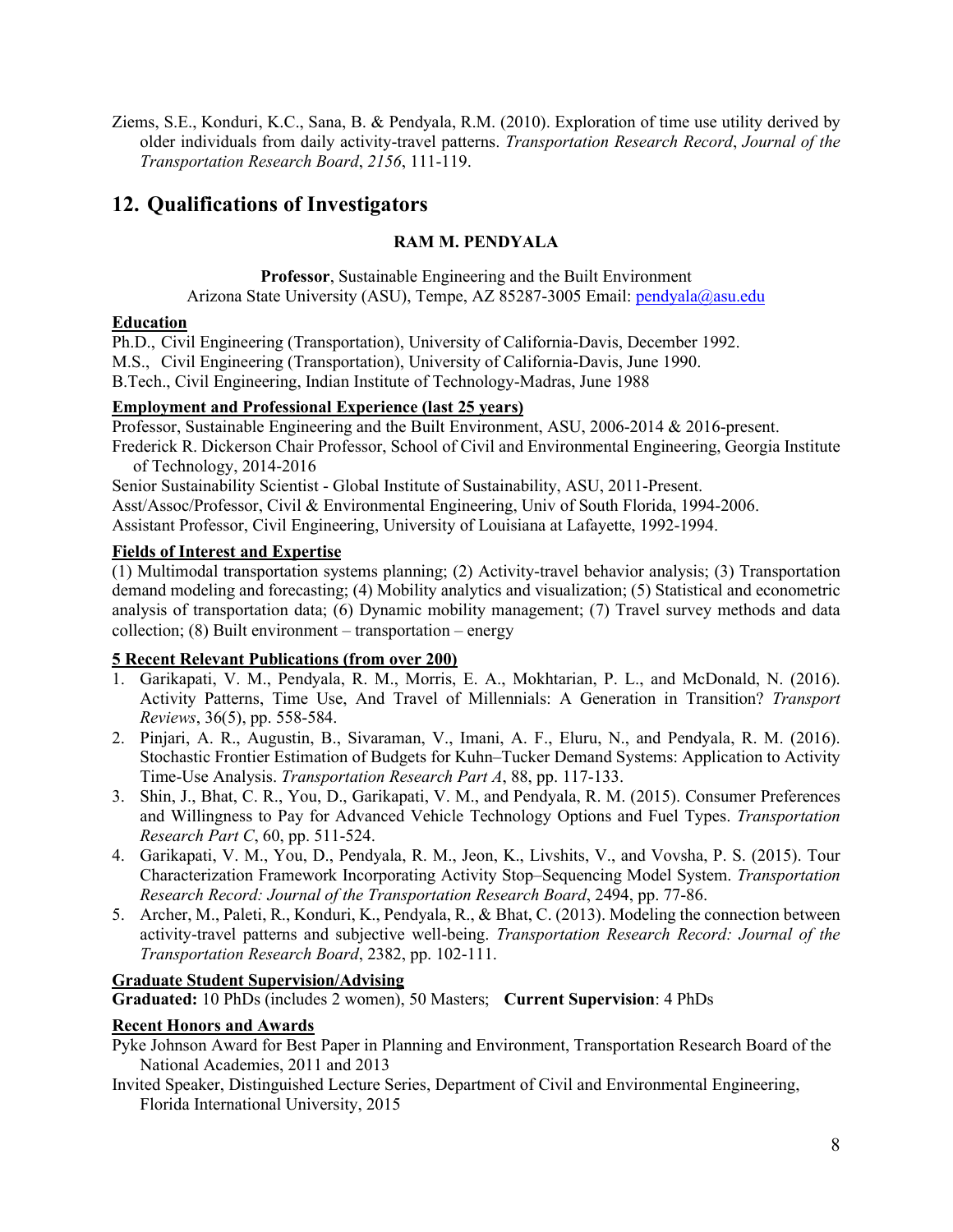Invited Keynote Speaker at 5 International/National Conferences, 2014-2016

#### **SARA KHOEINI**

**Assistant Research Professor**, Sustainable Engineering and the Built Environment Arizona State University (ASU), Tempe, AZ 85287-3005 Email: Sara. Khoeini@asu.edu

#### **Education**

Ph.D., Civil Engineering (Transportation), Georgia Institute of Technology, May 2014.

M.Sc., Civil Engineering (Transportation), Clemson University, Dec 2009.

B. Sc., Civil Engineering, K.N. Toosi University of Technology, Aug 2007.

#### **Employment and Professional Experience (last 25 years)**

Assistant Research Professor, Sustainable Engineering and the Built Environment, ASU, March 2017 – present

Research Affiliate, School of Civil and Environmental Engineering, Georgia Institute of Technology, April 2015 – Feb 2017

Research Scientist I, School of Civil and Environmental Engineering, Georgia Institute of Technology, March 2014 – March 2015

#### **Fields of Interest and Expertise**

(1) Urban transportation systems planning; (2) Travel behavior analysis; (3) Transportation demand modeling and forecasting; (4) Geographic Information Systems; (5) Statistical analysis of transportation data; (6) Travel survey methods and data collection; (7) Sustainability and energy

#### **5 Recent Relevant Publications**

- 1. **S. Khoeini**, and R. Guensler. "Socioeconomic Assessment: Conversion of I-85 High-Occupancy Vehicle to High-Occupancy Toll in Atlanta, Georgia"; Transportation Research Record: Journal of the Transportation Research Board, National Academy of Sciences; No. 2450.1, pp. 52-61, 2014.
- 2. **S. Khoeini**, R. Guensler. "Using Vehicle Value In place of income For Pricing Economic Analysis: A case study on Atlanta I-85 HOT lane"; Research in Transportation Economics, Special issue on "road pricing in US", Vol. 44, pp. 33-42, 2014.
- 3. F. Castrillon, M. Roell, **S. Khoeini**, R. Guensler. "The I-85 HOT Lane's Impact on Atlanta's Commuter Bus and Vanpool Occupancy"; Transportation Research Record Journal of the Transportation Research Board, National Academy of Sciences; No. 2470, pp. 169-177, 2014.
- 4. V. Elango, **S. Khoeini**, Y. Xu, R. Guensler. "Longitudinal GPS Travel Data and Breach of Privacy via Enhanced Spatial and Demographic Analysis"; Transportation Research Record: Journal of the Transportation Research Board, National Academy of Sciences; No. 2345, pp. 86-98, 2013.
- 5. **S. Khoeini**, R. Guensler, M. Rodgers, V. Elango. "Sensitivity of commuters' demographic characteristics to license plate data collection specifications: A case study for HOV-to-HOT project in I-85 corridor, Atlanta, GA"; Transportation Research Record: Journal of the Transportation Research Board, National Academy of Sciences; No. 2308, pp. 37-46, 2012.

#### **Honors and Awards**

Student of The Year, Georgia Tech National Center for Sustainable Transportation, 2013

WTS Helene M. Overly Memorial Scholarship, 2013

Best Student Paper Award, Freeway & Managed Lane Operations Meeting and Conference, Atlanta, GA, 2013

Ranked 2nd, Nationwide Graduate School Entrance Examination, Civil Engineering-Surveying, Iran, 2007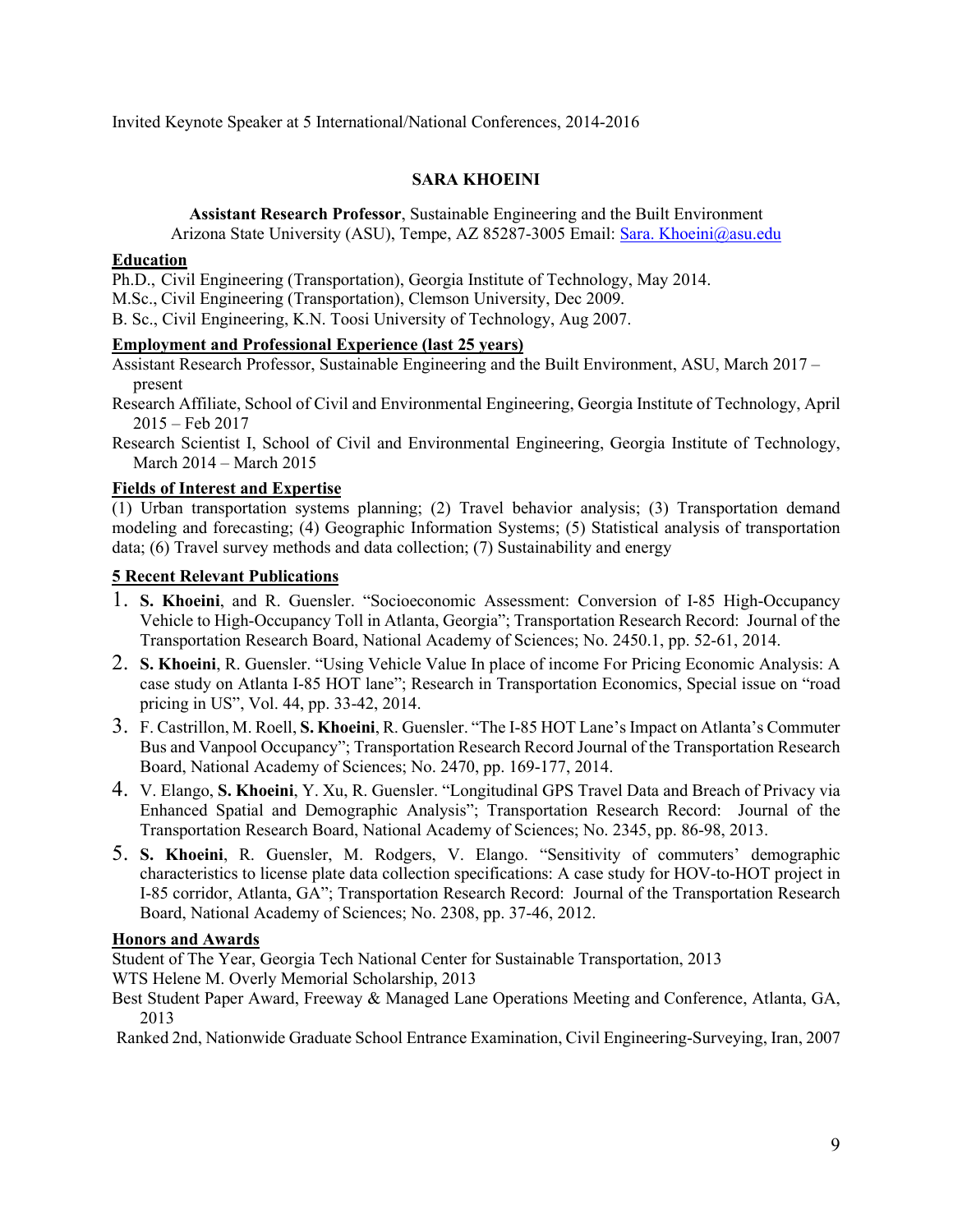# **13. Budget Including Non-Federal Matching Funds**

# **Institution: Arizona State University**

**Project Title: An Integrated Model of Activity-Travel Behavior and Subjective Well-being Principal Investigator: Ram Pendyala**

| <b>CATEGORY</b>                      | <b>Budgeted Amount</b><br>from Federal Share | <b>Budgeted Amount</b><br>from Matching Funds | <b>Explanatory Notes;</b><br>Identify Source of<br><b>Matching Funds</b> |
|--------------------------------------|----------------------------------------------|-----------------------------------------------|--------------------------------------------------------------------------|
| <b>Faculty Salaries</b>              |                                              |                                               |                                                                          |
| <b>Other Staff Salaries</b>          |                                              |                                               |                                                                          |
| <b>Student Salaries</b>              |                                              |                                               |                                                                          |
| Fringe Benefits                      |                                              |                                               |                                                                          |
| <b>Total Salaries &amp; Benefits</b> |                                              |                                               |                                                                          |
| <b>Student Tuition Remission</b>     |                                              |                                               |                                                                          |
| Operating Services and<br>Supplies   |                                              |                                               |                                                                          |
| <b>Domestic Travel</b>               |                                              |                                               |                                                                          |
| Other Direct Costs (specify)         |                                              |                                               |                                                                          |
| Other Direct Costs (specify)         |                                              |                                               |                                                                          |
| <b>Total Direct Costs</b>            |                                              |                                               |                                                                          |
| F&A (Indirect) Costs                 |                                              |                                               |                                                                          |
| <b>TOTAL COSTS</b>                   |                                              |                                               |                                                                          |

# **Budget Period: 8/1/2017 to 7/31/2018**